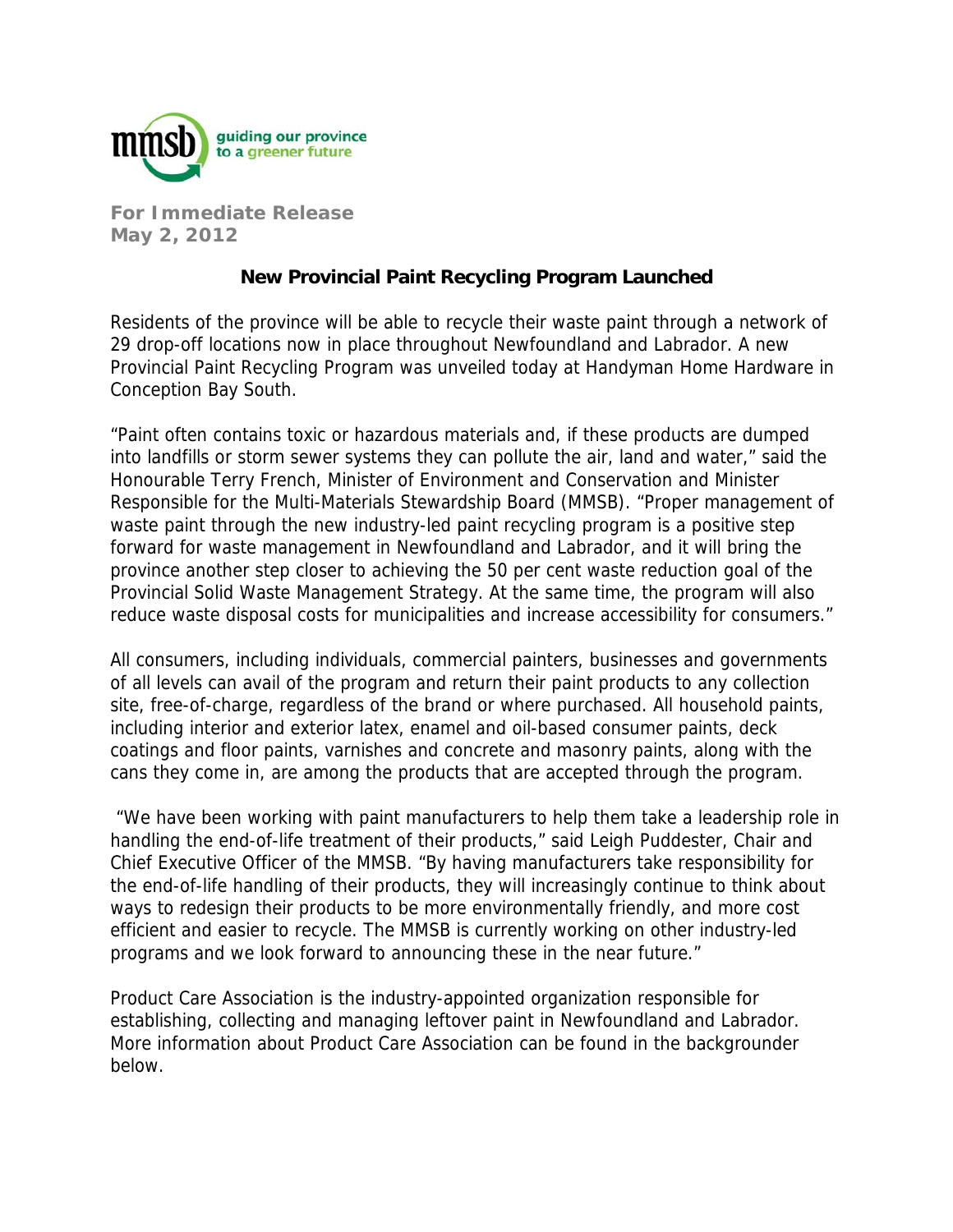"On behalf of the paint industry, we are committed to responsible recycling, and establishing an extensive and accessible paint recycling program for Newfoundland and Labrador is a clear demonstration of this," said Mark Kurschner, President of Product Care Association. "By combining Product Care's commitment with Newfoundland and Labrador's enthusiasm for recycling, we are confident that we will capture a large portion of left-over paint, and in turn we will recycle this paint into new paint."

By the end of 2013, there will be a total of 51 collection sites established throughout the province. These sites will be a combination of permanent return collection facilities such as paint retailers, Green Depots, small enterprises and mobile collection services.

"Partnering with Product Care to provide my customers and community with a means of keeping paint from polluting the environment is important not just to me, but to Home Hardware Stores Limited as a whole," said Christine Hand, Owner Operator, Handyman Home Hardware, CBS. "We are looking forward to working with Product Care and the MMSB to make this program a success."

For a complete list of accepted paint products and to find a paint drop-off location, visit www.productcare.org/nl.

The MMSB is a Crown agency that reports to the Minister of Environment and Conservation. The MMSB supports modern waste management practices in the province, with a particular focus on waste diversion, recycling and public education, in order to ensure a clean and healthy environment throughout Newfoundland and Labrador.

- 30 -

Media contacts: Melony O'Neill Director of Communications Department of Environment and Conservation 709-729-2575, 689-0928 moneill@gov.nl.ca

Melissa Pelto Communications Manager Product Care Association 604-592-2972 ext. 222 Melissa@productcare.org

Cara Pike Director of Communications **MMSB** 709-757-3696, 689-4795 cpike@mmsb.nl.ca

Christine Hand Owner Operator Handyman Home Hardware 709-834-8621 chand@handyman.nf.ca